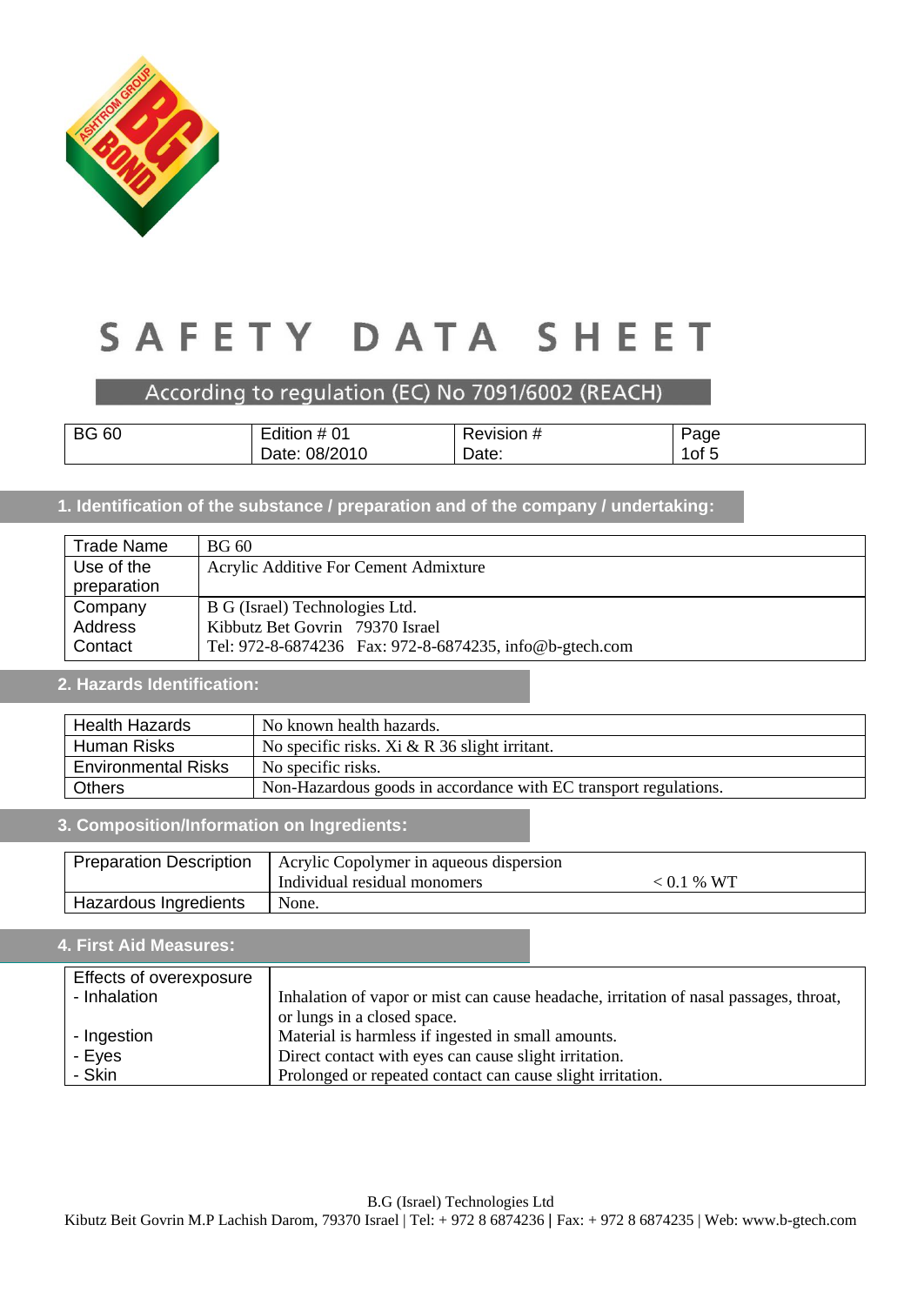

|              | According to regulation (EC) No 7091/6002 (REACH) |            |        |
|--------------|---------------------------------------------------|------------|--------|
| <b>BG 60</b> | Edition # 01                                      | Revision # | Page   |
|              | Date: 08/2010                                     | Date:      | 2 of 5 |

| First Aid procedures         |                                                                |
|------------------------------|----------------------------------------------------------------|
| - Inhalation                 | Expose patient to fresh air. Consult a physician.              |
| - Ingestion                  | Give patient 2 glasses of water to drink. Consult a physician. |
| - Eyes                       | Flush eyes with water for 15 minutes. Consult physician.       |
| - Skin                       | Wash area with soap and water. Consult a physician.            |
| <b>Contaminated Clothing</b> | Remove and launder before re-use.                              |

### **5. Fire Fighting Measures:**

| <b>Dicks</b><br>בחכור | dispersion.<br>Non<br>$\alpha$<br>51.011<br>nnustinie<br>ueous<br>11 – C<br>aс |
|-----------------------|--------------------------------------------------------------------------------|
| Me<br>.<br>11 O.C     | W.<br>licable.<br>$\sim$<br><b>NUL</b><br>.                                    |

### **6. Accidental Release Measures:**

| Personal precautions             |                                                                          |
|----------------------------------|--------------------------------------------------------------------------|
| - Respiratory protection         | Follow section 8 indications.                                            |
| - Eye/face/skin protection       | Avoid eye/face contact.                                                  |
| <b>Environmental precautions</b> |                                                                          |
| - Corrective action              | Confine area of spill.                                                   |
| - Disposal                       | Follow section 13 indications.                                           |
| Clean-up methods                 | In accordance with local regulations:                                    |
| - Small spill or leak            | Clean with water and send to waste disposal.                             |
| - Large spill or leak            | Absorb with dry sand or other inert material and send to waste disposal. |

### **7. Handling and Storage:**

| Handling              | In accordance with chemical products handling precautions. |
|-----------------------|------------------------------------------------------------|
| - Temperature         | $5^{\circ} - 35^{\circ}$ C.                                |
| - Washing facilities  | Emergency eye and adequate washing facilities.             |
| - Cleaning facilities | Skin cleaners available.                                   |
| Storage               |                                                            |
| - Area                | Indoor/Outdoor store in original containers in shade.      |
| -Temperature          | Protect from freezing.                                     |
| - Empty drums         | Follow section 13 indications.                             |

B.G (Israel) Technologies Ltd

Kibutz Beit Govrin M.P Lachish Darom, 79370 Israel | Tel: + 972 8 6874236 | Fax: + 972 8 6874235 | Web: www.b-gtech.com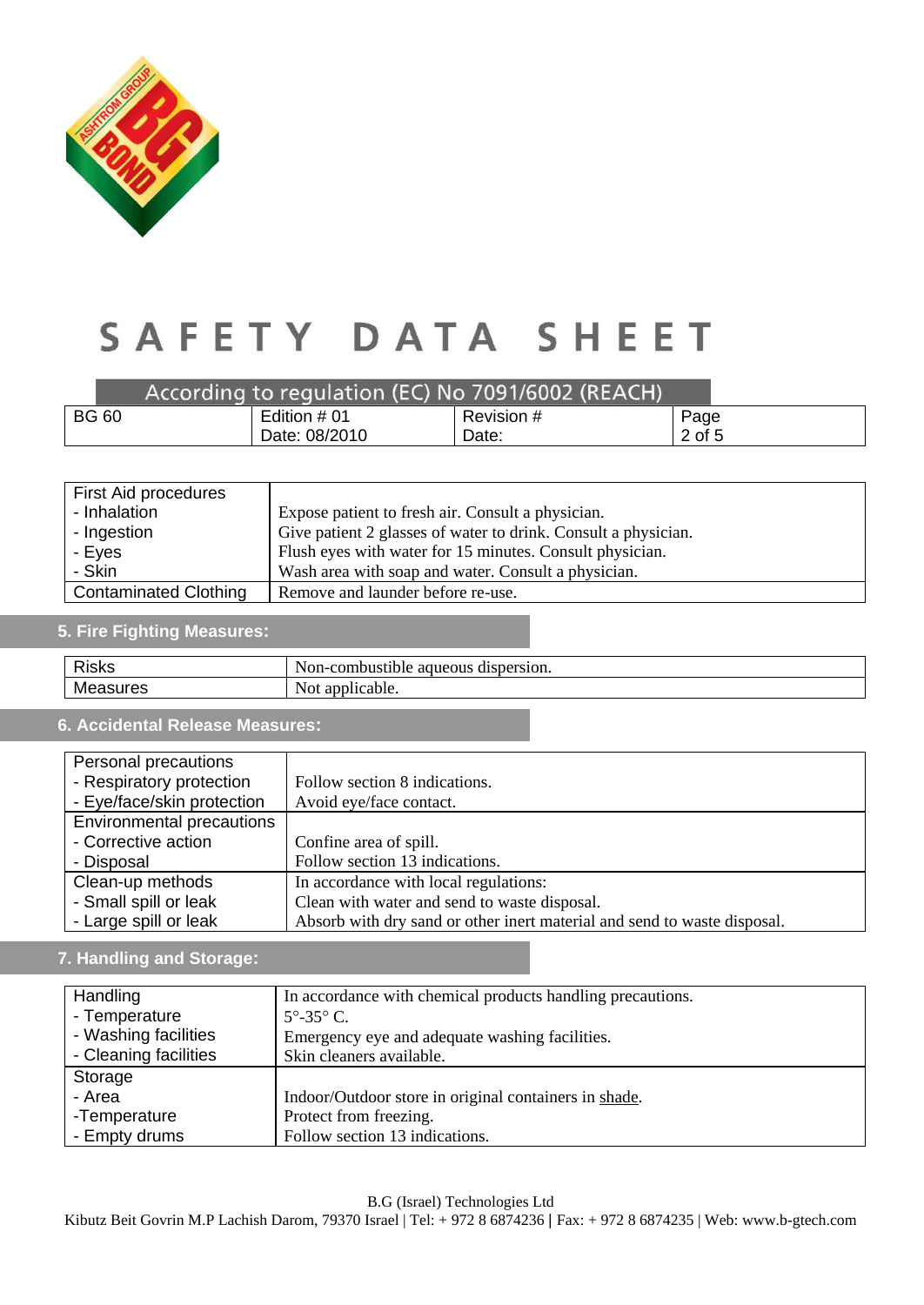

According to regulation (EC) No 7091/6002 (REACH)

| <b>BG</b><br>60 | $\overline{\phantom{0}}$<br>.<br>Edition # $01$ | <i><b>∢evision #</b></i> | Page               |
|-----------------|-------------------------------------------------|--------------------------|--------------------|
|                 | 08/2010<br>Date:                                | Date:                    | . –<br>' of L<br>ີ |

### **8. Exposure Controls/ Personal Protections:**

| Personal protective    | General protective and hygiene measures.                               |
|------------------------|------------------------------------------------------------------------|
| equipment              | Do not inhale dust.                                                    |
|                        | Take care for sufficient ventilation or exhaust on the workshop place. |
|                        | Do not eat, drink or smoke during work time.                           |
|                        | Wash hands before breaks and after work.                               |
|                        | Use barrier skin cream.                                                |
| Respiratory protection | Dust protection mask                                                   |
| Hand protection        | Nitrile rubber gloves.                                                 |
| Eye/Face protection    | Safety glasses / face shield                                           |
| Body protection        | Working clothes                                                        |

### **9. Physical and Chemical Properties:**

| Appearance                            | Milky Liquid           |
|---------------------------------------|------------------------|
| Odor                                  | Slightly plastic smell |
| <b>PH</b>                             | $6 - 7$                |
| Boiling point at 101.3 kPa, °C        | $100$ (water)          |
| Melting Range °C                      | $0^{\circ}$ (water)    |
| Vapor pressure at 25°C mmHg           | 23 (water)             |
| Viscosity at 25°C Brookfield LVT 2/30 | $20-140$ cps           |
| Solubility in water at 25°C           | Miscible at any ratio  |
| <b>Specific Gravity</b>               | 1.04                   |
| Solid content (%)                     | 45-47                  |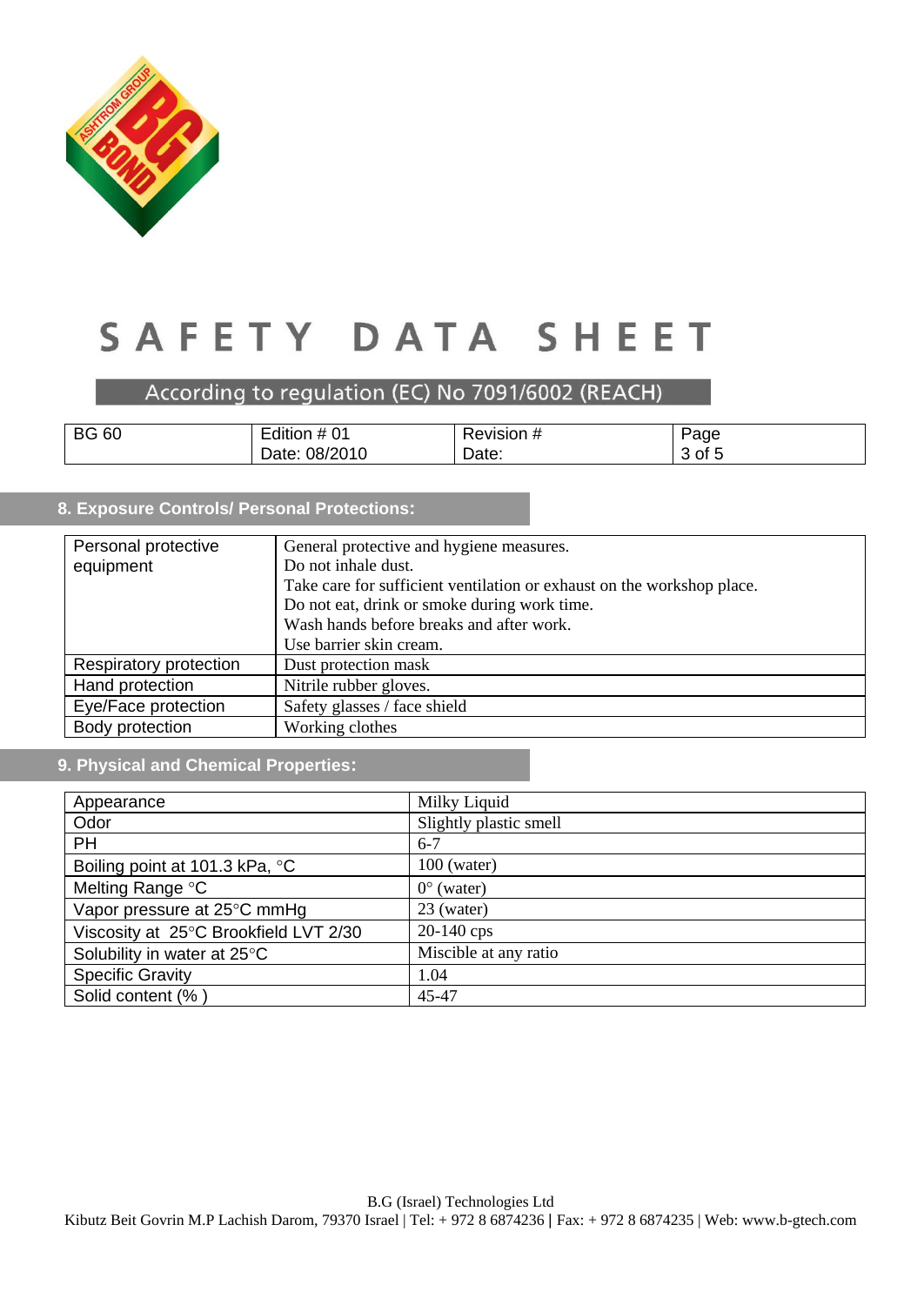

### According to regulation (EC) No 7091/6002 (REACH)

| <b>BG 60</b>                                                                              | Edition # 01                                                                | Revision # | Page   |  |  |
|-------------------------------------------------------------------------------------------|-----------------------------------------------------------------------------|------------|--------|--|--|
|                                                                                           | Date: 08/2010                                                               | Date:      | 4 of 5 |  |  |
| 10. Stability, Reactivity and Storage:                                                    |                                                                             |            |        |  |  |
| Stability<br>Stable under normal use, $3^{\circ}$ C $\lt$ temperature $\lt 30^{\circ}$ C. |                                                                             |            |        |  |  |
| Reactivity                                                                                | No reactivity.                                                              |            |        |  |  |
| Storage                                                                                   | Stable 12 months from production date under recommended storage conditions. |            |        |  |  |

#### **11. Toxicological Information:**

| Sensitization | Allergic reactions can be observed by sensitive persons.              |  |
|---------------|-----------------------------------------------------------------------|--|
| Experience on | When skin contact: irritation.                                        |  |
| humans        | When eyes contact: irritation.                                        |  |
|               | May cause irreversible damage to eyes.                                |  |
|               | When inhalation: irritation.                                          |  |
|               | When swallowed: small amount may cause considerable health disorders. |  |

### **12. Ecological Information:**

Water hazard class 1. Local effluent regulations should be followed.

### **13. Disposal Considerations:**

| Product   | <b>Recommendations</b>                                    |  |
|-----------|-----------------------------------------------------------|--|
|           | Must be disposed of in a special waste disposal unit in   |  |
|           | accordance with the corresponding regulations.            |  |
| packaging | Recommendations                                           |  |
|           | Completely emptied packaging can be given for recycling.  |  |
|           | Packaging that cannot be cleaned should be disposed of as |  |
|           | product waste.                                            |  |

### **14. Transport Information:**

| UN $#$                                  | None                 |
|-----------------------------------------|----------------------|
| By Land (ADR), Sea (IMDG), Plane (IATA) | Non-Hazardous goods. |

B.G (Israel) Technologies Ltd

Kibutz Beit Govrin M.P Lachish Darom, 79370 Israel | Tel: + 972 8 6874236 | Fax: + 972 8 6874235 | Web: www.b-gtech.com